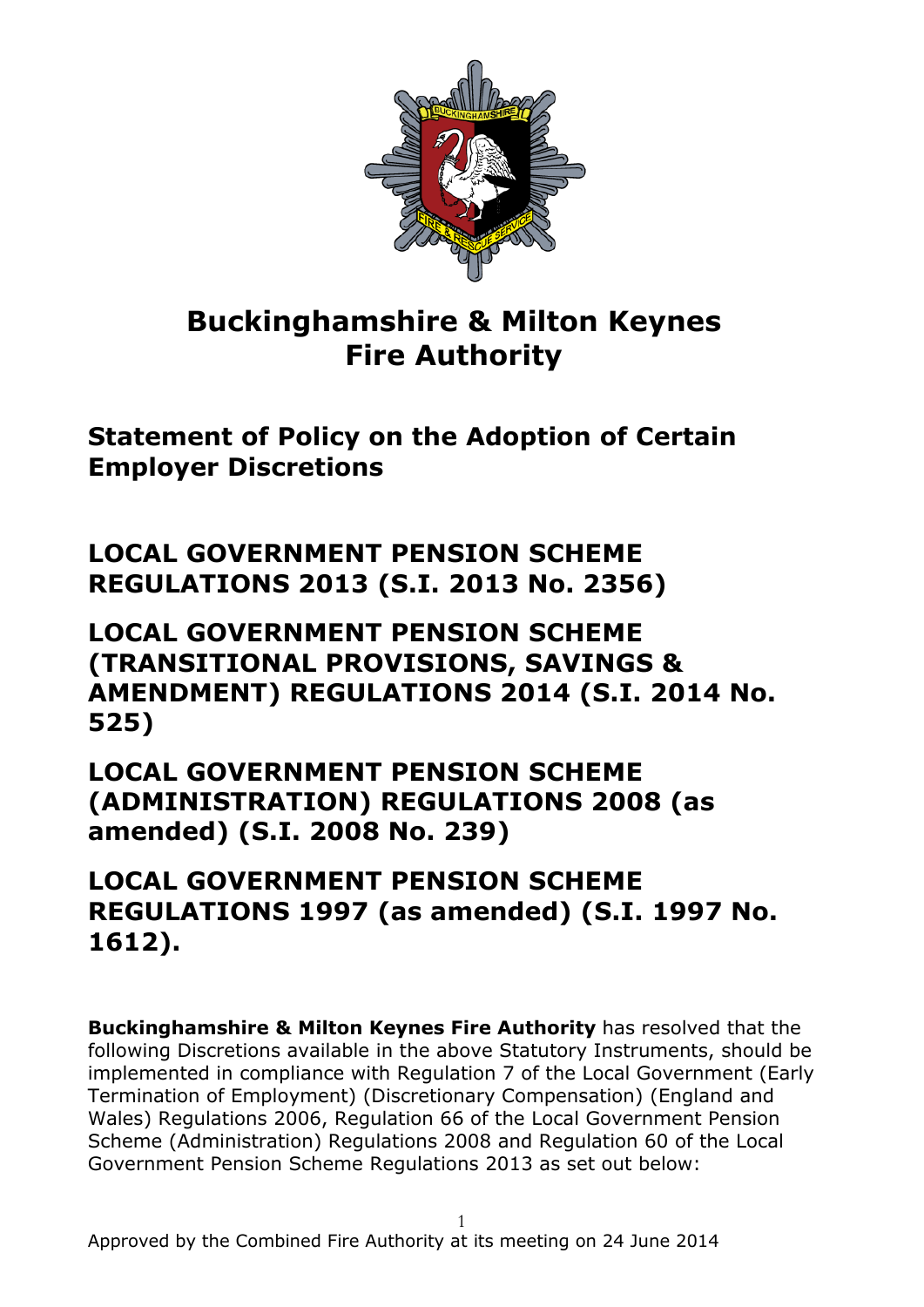**Local Government (Early Termination of Employment) (Discretionary Compensation) (England and Wales) Regulations 2006**

| Where formulation of policy is compulsory                                                                                                                                                                                                                                                                                                                                                                                                                  |                                                                                                                                                                                                                                                                  |  |
|------------------------------------------------------------------------------------------------------------------------------------------------------------------------------------------------------------------------------------------------------------------------------------------------------------------------------------------------------------------------------------------------------------------------------------------------------------|------------------------------------------------------------------------------------------------------------------------------------------------------------------------------------------------------------------------------------------------------------------|--|
| <b>REGULATION 5</b>                                                                                                                                                                                                                                                                                                                                                                                                                                        | <b>POLICY DECISION</b>                                                                                                                                                                                                                                           |  |
| <b>Power of employing authority to use</b><br>actual weekly pay to calculate<br>redundancy payments<br>An employer may resolve to calculate<br>redundancy payments on an employee's<br>actual weekly pay where it is over and<br>above the statutory maximum week's pay<br>as prescribed under the Employment<br>Rights Act (1996)                                                                                                                         | The Authority has resolved that an<br>employee's actual weekly pay be used for<br>the purposes of calculating redundancy<br>payments.                                                                                                                            |  |
| <b>REGULATION 6</b>                                                                                                                                                                                                                                                                                                                                                                                                                                        | <b>POLICY DECISION</b>                                                                                                                                                                                                                                           |  |
| <b>Power of employing authority to</b><br>make an additional compensatory<br>payment<br>An employer may resolve that, where an<br>employee, being made redundant or<br>retired on grounds of efficiency of the<br>service, has not been granted augmented<br>pension under the Local Government<br>Pension Scheme (Benefits, Membership<br>and Contributions) Regulations 2008, to<br>make an additional compensation<br>payment to a maximum of 104 weeks | The Authority has resolved to adopt this<br>discretion to the extent that it may award<br>a maximum of 52 weeks compensatory<br>payment including any statutory<br>redundancy entitlement as calculated<br>under its policy in respect of Regulation 5<br>above. |  |

## **Local Government Pension Scheme (Benefits, Membership and Contributions) Regulations 2007**

| Where formulation of policy is compulsory                                                                                                                                                                                                           |                                                            |
|-----------------------------------------------------------------------------------------------------------------------------------------------------------------------------------------------------------------------------------------------------|------------------------------------------------------------|
| <b>REGULATION 30 A</b>                                                                                                                                                                                                                              | <b>POLICY DECISION</b>                                     |
| <b>Discretion to Grant an Application for</b><br><b>Reinstatement of a Suspended Tier 3</b><br><b>Ill Health Pension on or After Age 55</b><br>and before Age 60 and, if granted, to<br>waive, on compassionate grounds,<br>the actuarial reduction | The Authority has resolved not to adopt<br>this discretion |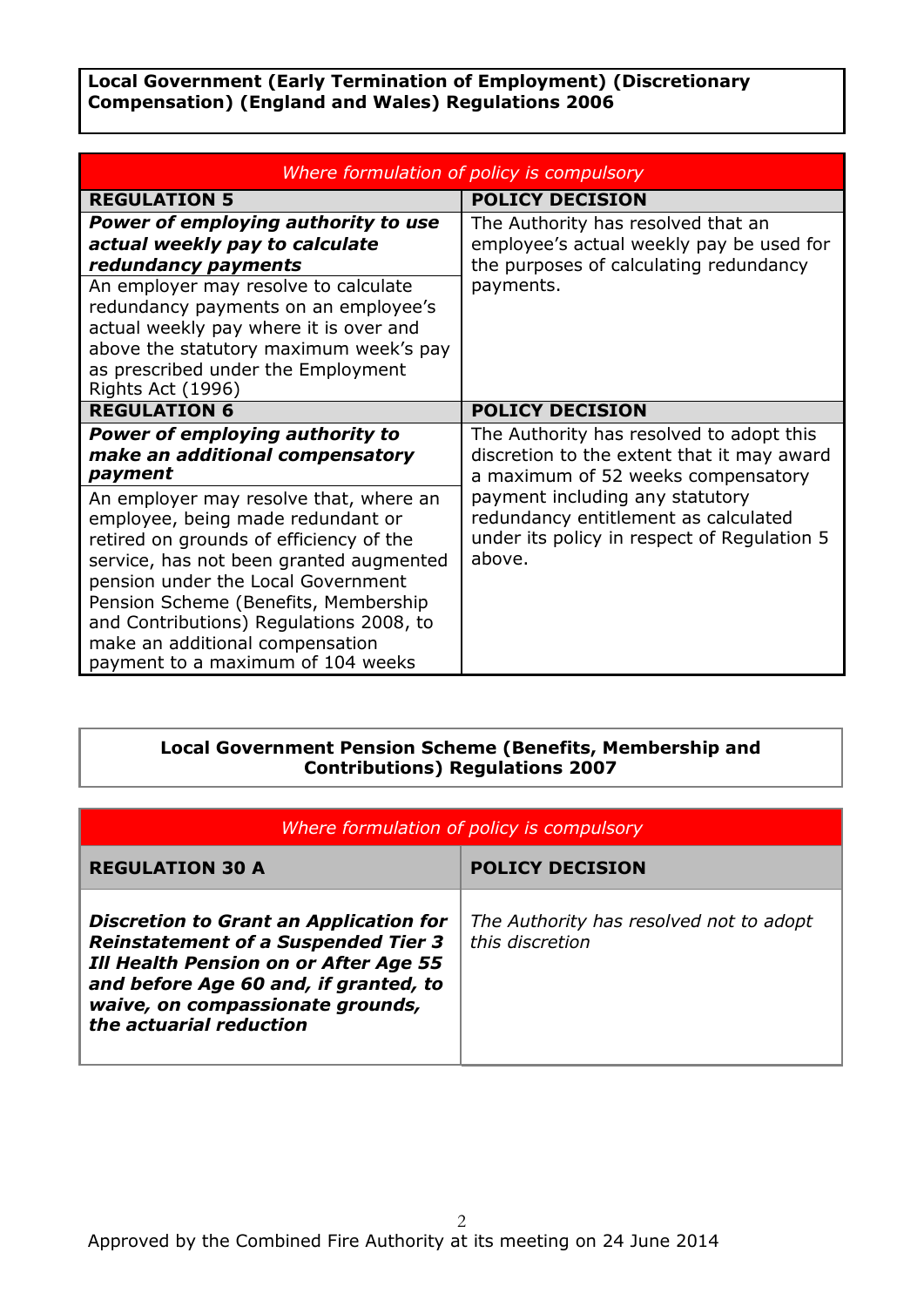A member who has been retired on tier 3 ill health retirement, and whose payments have been subsequently been suspended, can apply for the reinstatement of their suspended tier 3 ill health pension on or after age 55 and before age 60. It is the Employer's discretion whether to grant this application for re-instatement of a suspended tier 3 ill health pension. the employer has a further discretion to waive, on compassionate grounds, the actuarial reduction applied to the reinstatement of a suspended tier 3 ill health pension paid early (i.e. on or after age 55 and before age 60).

| Where formulation of policy is compulsory                                                                                                                                                                                                                                                                                                                                                                                                                                                                                                                                                                                                            |                                                            |  |
|------------------------------------------------------------------------------------------------------------------------------------------------------------------------------------------------------------------------------------------------------------------------------------------------------------------------------------------------------------------------------------------------------------------------------------------------------------------------------------------------------------------------------------------------------------------------------------------------------------------------------------------------------|------------------------------------------------------------|--|
| <b>REGULATION 30 A</b>                                                                                                                                                                                                                                                                                                                                                                                                                                                                                                                                                                                                                               | <b>POLICY DECISION</b>                                     |  |
| <b>Discretion to Grant an Application for</b><br><b>Reinstatement of a Suspended Tier 3</b><br><b>Ill Health Pension on or After Age 55</b><br>and before Age 60 and, if granted, to<br>waive, on compassionate grounds,<br>the actuarial reduction                                                                                                                                                                                                                                                                                                                                                                                                  | The Authority has resolved not to adopt<br>this discretion |  |
| A member who has been retired on tier 3<br>ill health retirement, and whose payments<br>have been subsequently been suspended,<br>can apply for the reinstatement of their<br>suspended tier 3 ill health pension on or<br>after age 55 and before age 60. It is the<br>Employer's discretion whether to grant<br>this application for re-instatement of a<br>suspended tier 3 ill health pension. the<br>employer has a further discretion to<br>waive, on compassionate grounds, the<br>actuarial reduction applied to the<br>reinstatement of a suspended tier 3 ill<br>health pension paid early (i.e. on or after<br>age 55 and before age 60). |                                                            |  |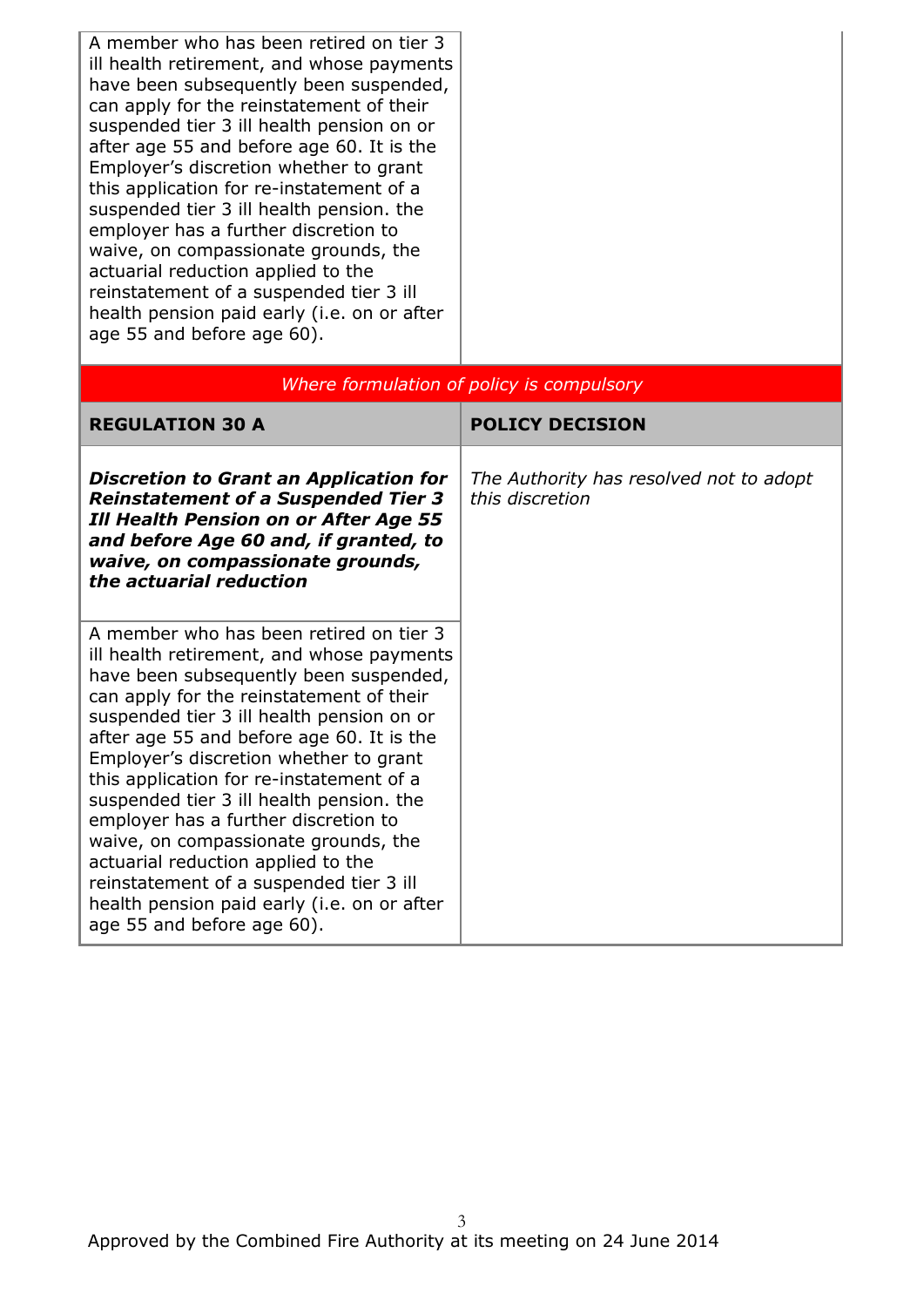| Where formulation of policy is NOT compulsory                                                                                                                                                                                                                                                                                                                         |                                                                                                                                 |  |
|-----------------------------------------------------------------------------------------------------------------------------------------------------------------------------------------------------------------------------------------------------------------------------------------------------------------------------------------------------------------------|---------------------------------------------------------------------------------------------------------------------------------|--|
| <b>REGULATION 3</b><br>(LGPS (Benefits etc) Regs 2007)                                                                                                                                                                                                                                                                                                                | <b>POLICY DECISION</b>                                                                                                          |  |
| <b>Contributions payable by active</b><br>members                                                                                                                                                                                                                                                                                                                     | The Authority's policy is to change the<br>employee's contribution rate when there<br>is a material change in their contractual |  |
| Employers determine the contributions<br>payable by members by attributing each<br>member to one of the contribution bands<br>set out in Regulation 3. Employers have<br>the capacity to re-attribute the specific<br>pay band (upwards or downwards) where<br>there is a material change in a member's<br>contractual terms.                                         | terms.                                                                                                                          |  |
| <b>REGULATION 16 (4) (b) (ii)</b><br>(LGPS (Admin) Regs 2008)                                                                                                                                                                                                                                                                                                         | <b>POLICY DECISION</b>                                                                                                          |  |
| <b>Facility to extend time limits for</b><br>active members to aggregate<br>deferred periods of LGPS membership                                                                                                                                                                                                                                                       | The Authority has resolved not to adopt<br>and exercise this discretion                                                         |  |
| Where a deferred member becomes an<br>active member, they can elect to<br>aggregate deferred membership with<br>their active membership. The election to<br>aggregate must be made by the member<br>within 12 months of becoming an active<br>member and the member must be active<br>at the date of election. Employers may<br>allow a longer period than 12 months. |                                                                                                                                 |  |
| <b>REGULATION 83 (8)</b><br>(LGPS (Admin) Regs 2008)                                                                                                                                                                                                                                                                                                                  | <b>POLICY DECISION</b>                                                                                                          |  |
| <b>Facility to extend time limits for</b><br>active members to request a transfer<br>of previous pension rights into the<br><b>LGPS</b>                                                                                                                                                                                                                               | The Authority has resolved not to adopt<br>and exercise this discretion                                                         |  |
| Where an active member requests to<br>transfer previous pension rights into the<br>LGPS, the member must make a request<br>within 12 months of becoming an active<br>member. Employers may allow a longer<br>period than 12 months.                                                                                                                                   |                                                                                                                                 |  |

## **LGPS (Benefits etc) Regs 2007 & LGPS (Admin) Regs 2008**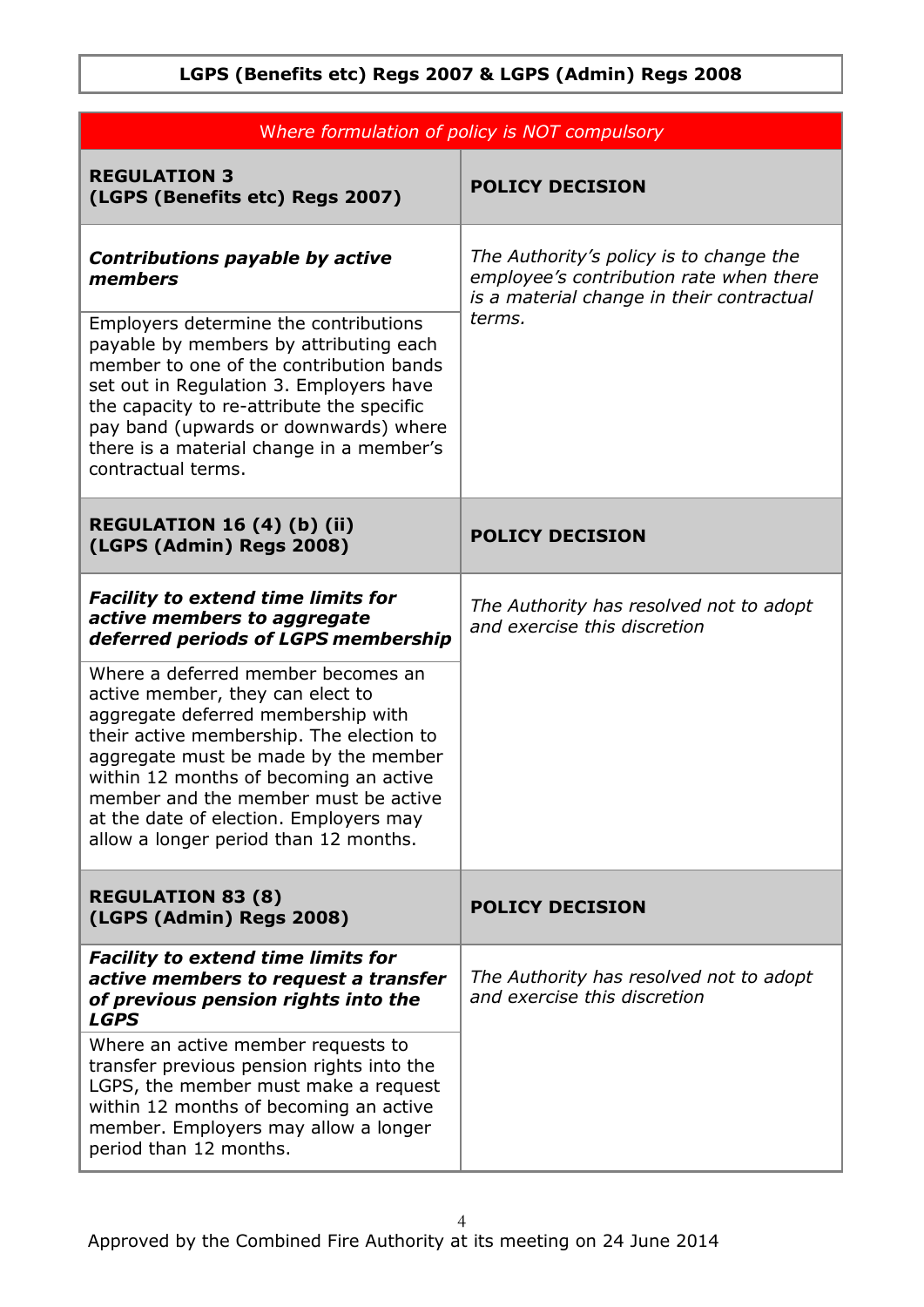*The Local Government (Discretionary Payments) (Injury Allowances) Regulations 2011 S.I. 2011/2954 (This does not apply to firefighters for whom there is already provision under the Firefighters' Compensation Scheme (England) Order 2006)*

| Where formulation of policy is compulsory |  |  |  |  |
|-------------------------------------------|--|--|--|--|
|-------------------------------------------|--|--|--|--|

The main purpose of these regulations is to provide relevant employers with the opportunity to award an employee (who is eligible to become a member of the LGPS) an injury allowance where, in the course of carrying out his or her normal work, an employee, who is employed in a relevant employment, sustains either an injury or contracts a disease.

*The Authority has resolved not to exercise the discretion available to it to create an injury award scheme for employees eligible to becomes members of the LGPS*

| <b>The Local Government Pension Scheme Regulations 2013</b>                                                                                                                                                                                                                                                                                                                             |                                                            |  |
|-----------------------------------------------------------------------------------------------------------------------------------------------------------------------------------------------------------------------------------------------------------------------------------------------------------------------------------------------------------------------------------------|------------------------------------------------------------|--|
| Where formulation of policy is compulsory                                                                                                                                                                                                                                                                                                                                               |                                                            |  |
| REGULATION 16(2)(e) and<br>16(4)(d)                                                                                                                                                                                                                                                                                                                                                     | <b>POLICY DECISION</b>                                     |  |
| Discretion of employing authority to<br>decide to pay towards the cost of<br><b>Additional Pension Contributions</b><br>(APCs)<br>Where an active scheme member has<br>decided to make Additional Pension<br>Contributions (APCs) to purchase extra<br>pension benefits (up to £6,500 per<br>annum), the employer can resolve to<br>voluntarily contribute towards the cost of<br>this. | The Authority has resolved not to adopt<br>this discretion |  |
| Note: This does not include instances<br>where the employee is paying for <b>lost</b><br>pension via an APC where the election<br>was made in the first 30 days - here the<br>employer <b>must</b> pay two-thirds of the<br>cost of such purchase.                                                                                                                                      |                                                            |  |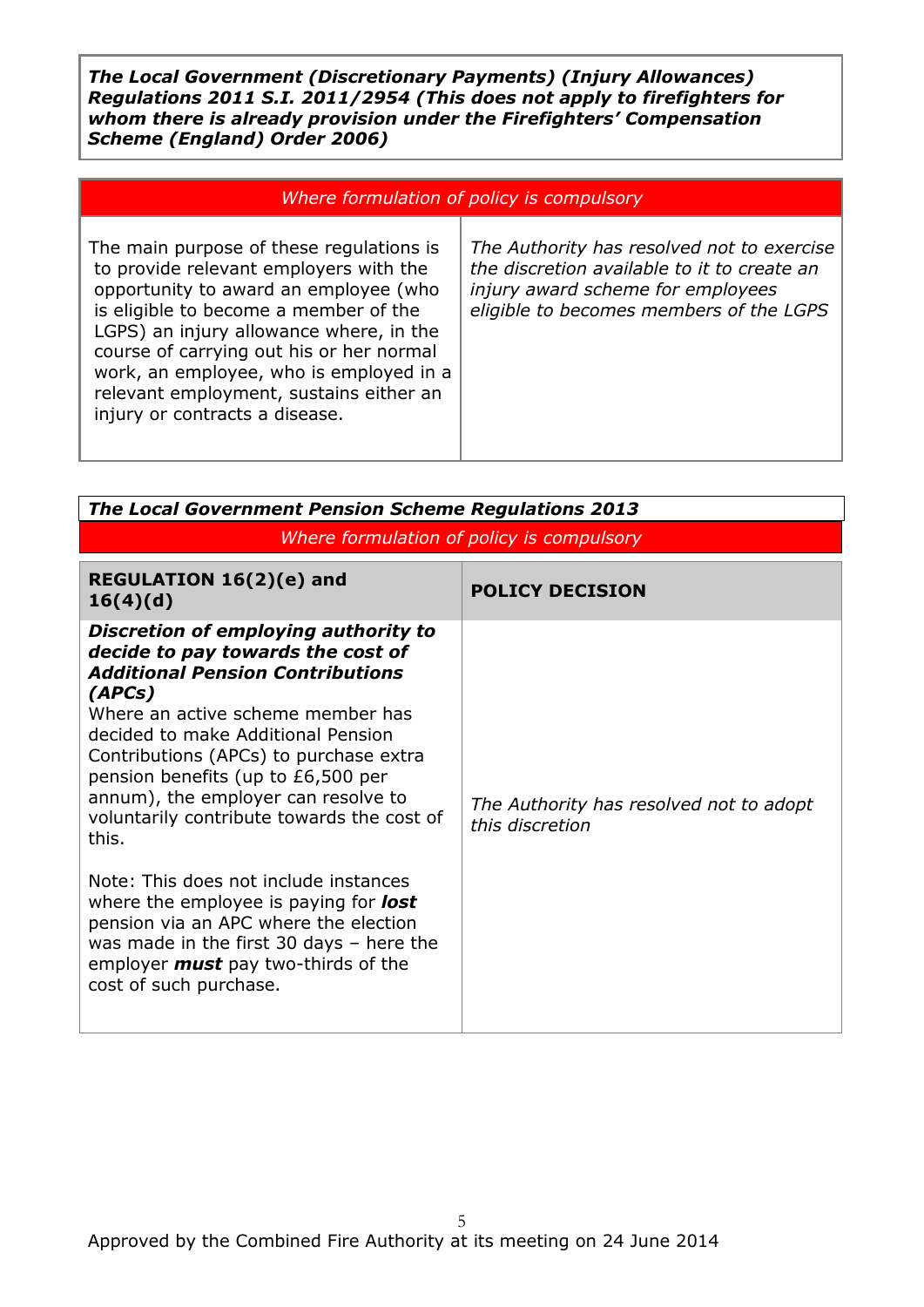| <b>REGULATION 30(6)</b>                                                                                                                                                                                                                                                                                   | <b>POLICY DECISION</b>                                                                                                                                                       |
|-----------------------------------------------------------------------------------------------------------------------------------------------------------------------------------------------------------------------------------------------------------------------------------------------------------|------------------------------------------------------------------------------------------------------------------------------------------------------------------------------|
| <b>Flexible Retirement</b>                                                                                                                                                                                                                                                                                |                                                                                                                                                                              |
| Employers may allow a member from age<br>55 onwards to draw all or part of the<br>pension benefits they have already built<br>up whilst still continuing in employment.<br>This is provided the employer agrees to<br>the member either reducing their hours or<br>moving to a position on a lower grade. | The Authority has resolved to adopt this<br>discretion with the proviso that any<br>discretion implemented be subject to the<br>prior approval of the Executive<br>Committee |
| In such cases, pension benefits will be<br>reduced in accordance with actuarial<br>tables unless the employer waives the<br>reduction either fully or in part or a<br>member has protected rights.                                                                                                        |                                                                                                                                                                              |
|                                                                                                                                                                                                                                                                                                           |                                                                                                                                                                              |
| <b>REGULATION 30(8)</b>                                                                                                                                                                                                                                                                                   | <b>POLICY DECISION</b>                                                                                                                                                       |
| <b>Power of employer to waive</b><br>actuarial reductions in cases of<br>flexible retirement                                                                                                                                                                                                              | The Authority has resolved not to adopt<br>this discretion                                                                                                                   |
| Employers can agree to waive any<br>actuarial reductions due in the case of<br>employees retiring any time after age<br>55. This does not have to be due to<br>'compassionate' reasons.                                                                                                                   |                                                                                                                                                                              |
| If this discretion is used, the employer<br>will pick up the cost of waiving reductions<br>as an immediate strain cost payment.                                                                                                                                                                           |                                                                                                                                                                              |
|                                                                                                                                                                                                                                                                                                           |                                                                                                                                                                              |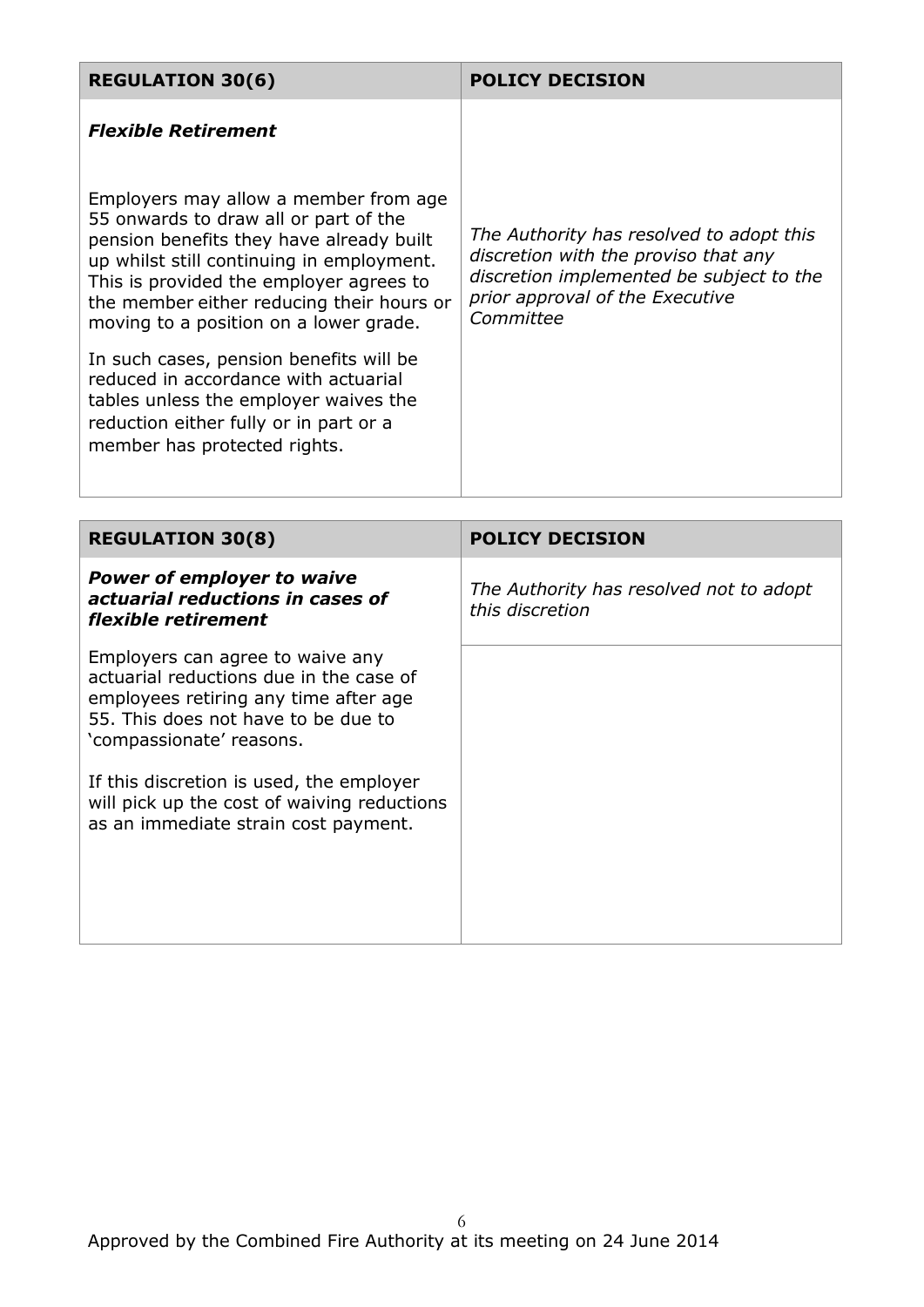| <b>REGULATION 31</b>                                                                                                                                                                                                                                                                                                                                                                                                                                                                                                                                                                                                                                                                                                                                                                                                                                                                                          | <b>POLICY DECISION</b>                                     |
|---------------------------------------------------------------------------------------------------------------------------------------------------------------------------------------------------------------------------------------------------------------------------------------------------------------------------------------------------------------------------------------------------------------------------------------------------------------------------------------------------------------------------------------------------------------------------------------------------------------------------------------------------------------------------------------------------------------------------------------------------------------------------------------------------------------------------------------------------------------------------------------------------------------|------------------------------------------------------------|
| <b>Power of employing authority to</b><br>grant additional pension of up to<br>£6,500 annual pension<br>An employer may resolve to grant extra<br>pension of up to £6,500 (figure at 1 April<br>2014) to an active Scheme member or<br>within 6 months of leaving to a member<br>whose employment was terminated on<br>the grounds of redundancy or business<br>efficiency.                                                                                                                                                                                                                                                                                                                                                                                                                                                                                                                                   | The Authority has resolved not to<br>adopt this discretion |
| <b>REGULATION 1 (1)(c) Schedule 2</b><br><b>Transitional Regulations</b>                                                                                                                                                                                                                                                                                                                                                                                                                                                                                                                                                                                                                                                                                                                                                                                                                                      | <b>POLICY DECISION</b>                                     |
| Power of the employer to 'switch'<br>back on the 85-year rule for<br>employees retiring between ages<br>Employees are able to voluntarily retire<br>between ages 55 and 60, post-31<br>March 2014 and onwards.<br>Formerly this was only with employer<br>permission and if granted, the employer<br>would have paid any strain cost due if the<br>employee met the 85- year rule.<br>The 85-year rule does not<br>automatically apply to members<br>retiring between 55 and 60 as the<br>facility to retire voluntarily between 55<br>and 60 is a new facility.<br>The employer has the discretion to<br>'switch' back on the 85-year rule for<br>employees leaving between 55 and 60,<br>thus allowing employees to not have<br>reductions (or have lesser reductions).<br>In these cases, the employer would<br>have associated strain costs that would<br>have to be paid by the organisation<br>instead. | The Authority has resolved not to<br>adopt this discretion |